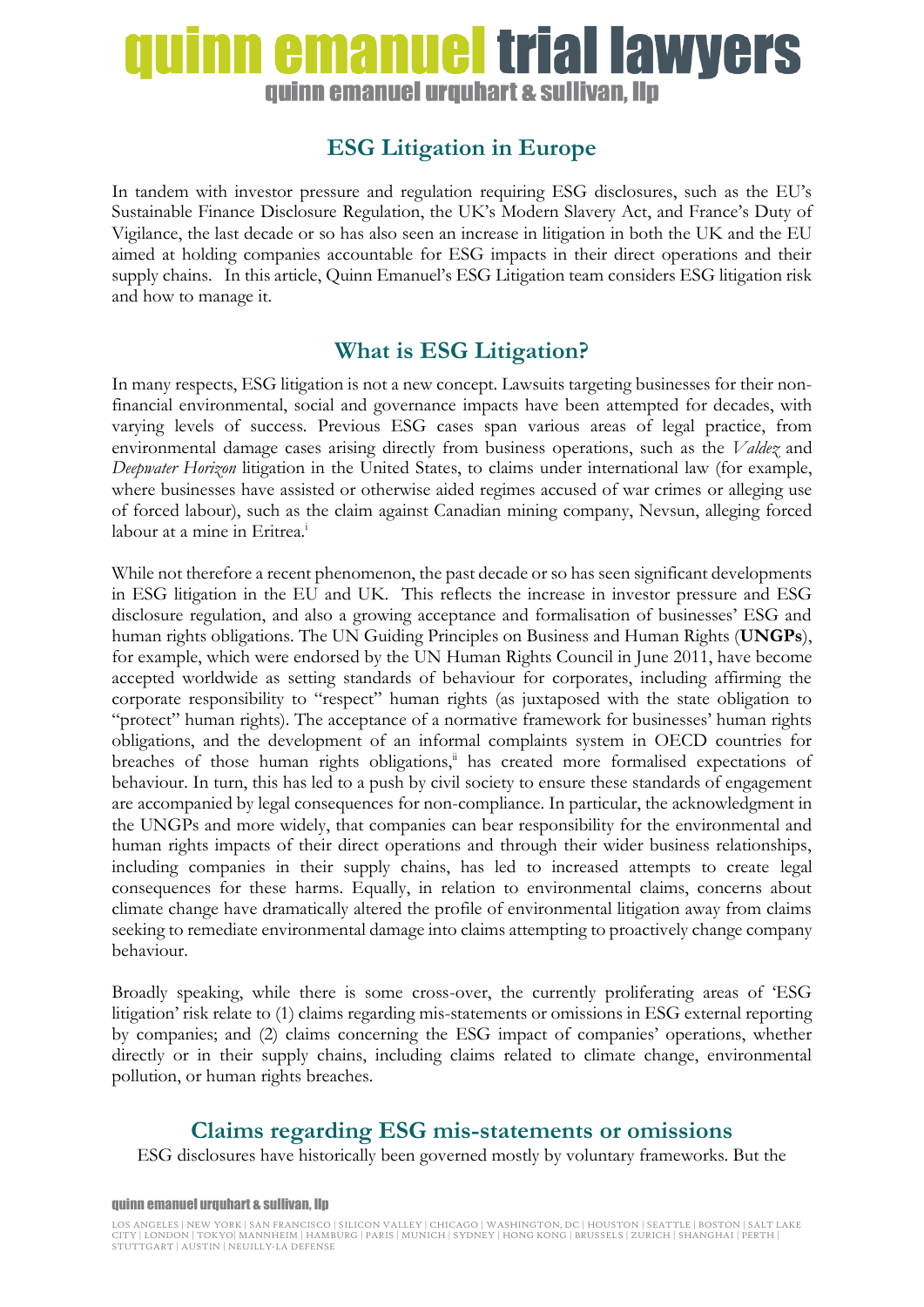voluntary nature of ESG reporting is on the wane, as evidenced for example, by the requirement

(since March 2021) for banks, private equity firms, pension funds, hedge funds and other asset managers to comply with sweeping new European rules set forth in Regulation 2019/2088 on Sustainability-related Disclosures in the Financial Services Sector (EU Sustainable Finance Disclosure Regulation (SFDR)).<sup>iii</sup> The SFDR recognises that as the EU is increasingly faced with the "*catastrophic and unpredictable consequences of climate change, resource depletion and other sustainabilityrelated issues, urgent action is needed*". As such, the SFDR is particularly aimed at regulating marketing of funds which promote themselves as having environmental, social, or sustainability objectives. It will address potential "green-washing" by requiring such funds to explain both in their marketing and on their websites their sustainability objectives and how they plan to meet them.<sup>iv</sup>

The SFDR is far-reaching, with all UK and US fund managers that distribute their funds into Europe likely to be forced to comply with Europe's new rules.<sup>v</sup> The UK Government has vowed to establish its own ESG disclosure regime.

As ESG standards and disclosure become not just best practice, but mandated by various crosscutting regulations, the opportunity for claims based on negligent misstatement, misrepresentation or omissions in these disclosures has opened. Such claims have built on an existing body of case law establishing the clear liability of businesses for providing misleading information about their business practices. Relevant ESG disclosures, which have been targeted in litigation, have been in the form of human rights policies, sustainability sections on websites, press releases, and even internal codes of conduct. As countries increasingly mandate disclosures through legislation such as the SFDR, the Modern Slavery Act 2015 (UK), Transparency in Supply Chains Act 2010 (California), and the Duty of Vigilance Act (France), the publicly available information about companies' ESG practices is likely to only increase.

For example, in Europe, the Italian Competition and Markets Authority took the novel step of imposing a  $\epsilon$ 5 million fine on a State-backed energy company Eni, after an advertising campaign was found to be misleading in its attempts to paint a new diesel fuel as "green". Claims in the UK are possible under tort law, through the doctrine of negligent misstatement, as well as through consumer advertising-based claims. Recently, a group of NGOs made a complaint against BP under the OECD Guidelines on Multinational Enterprises to the UK 'National Contact Point'. Under the OECD Guidelines, countries are obliged to set up National Contact Points to (amongst other obligations) receive complaints about compliance with the OECD Guidelines. The NGOs, led by ClientEarth, complained that BP's advertising was in breach of the Guidelines, because it was misleading, in relation to the proportion of renewables in its energy portfolio, the role of gas as a clean energy and the overall benefits of increases in global primary energy demand.<sup>vi</sup> The complaint was resolved before any hearing, with BP pulling the advertising campaign. The complaint against BP demonstrates a wave of growing complaints about "green-washing".<sup>vii</sup>

### **Climate, environmental and human rights impacts of companies' operations**

An additional developing body of litigation seeks to hold companies liable for the climate, environmental, and human rights impacts of their operations, including their supply chains. Such claims have been principally framed in tort law and traditionally faced significant jurisdictional and corporate veil hurdles.

In the UK, in a recent decision in *Okpabi v Royal Dutch Shell Ltd*, viii the UK Supreme Court (UKSC) accepted that it had jurisdiction over Shell in relation to the acts of its subsidiary in Nigeria and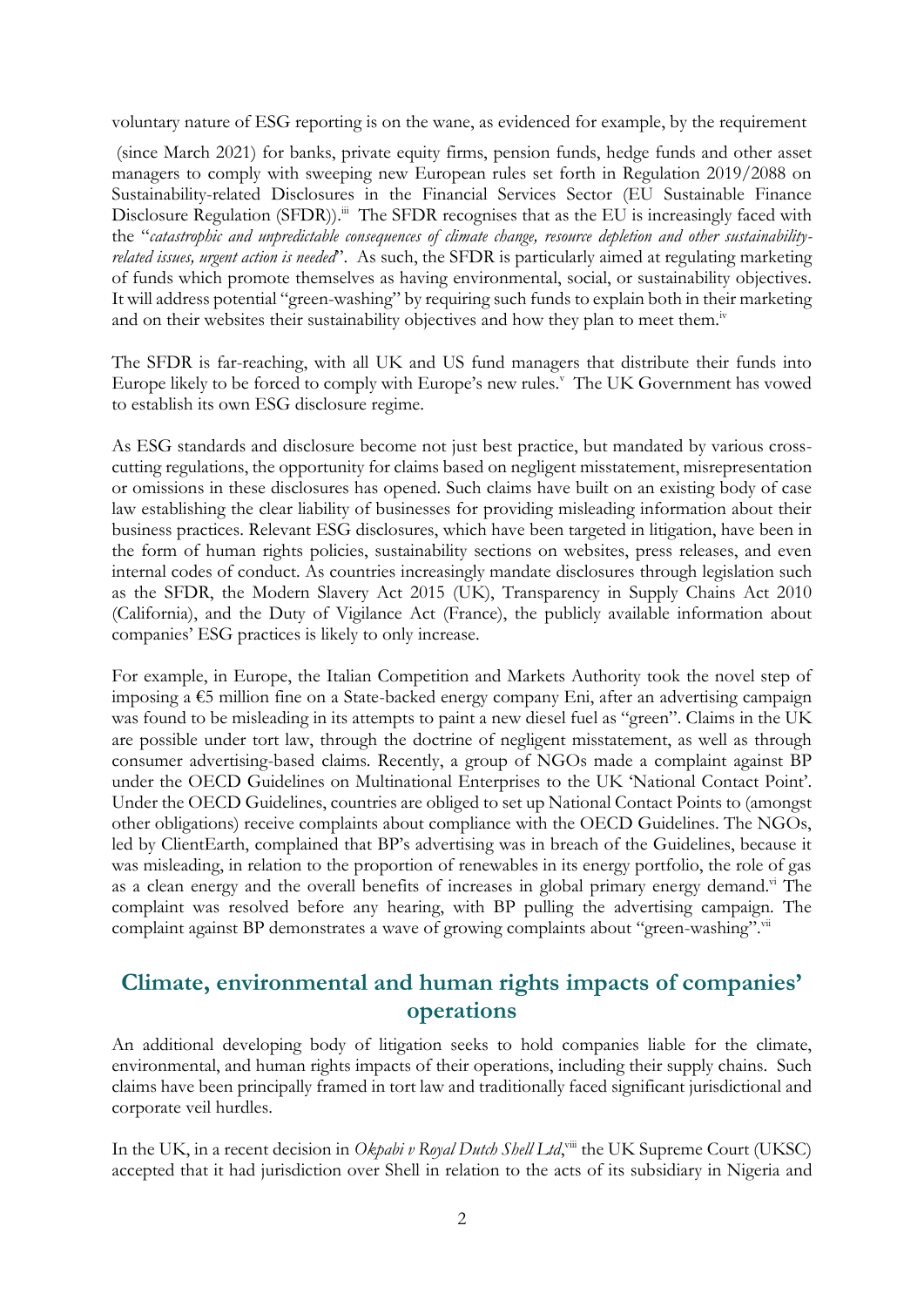provided guidance on the circumstances in which a parent company may owe a duty of care to those affected by acts or omissions of its foreign subsidiary which allegedly led to environmental damage or human rights abuses.<sup>ix</sup> In particular, the UKSC made it clear that a company's ESG policies could be enough to create parent-company liability for the actions of its foreign subsidiaries. This Shell decision chimes with other decisions of the English courts, including Vedanta Resources v Lungowe,<sup>x</sup> in which the UKSC also accepted jurisdiction and found again that the public ESG commitments of Vedanta could give rise to parent company liability. Notably, in counterpart litigation brought in the Netherlands relating to Royal Dutch Shell and environmental damage caused from its Nigerian operations, the Netherlands court applied the UK decision *Vedanta* because English jurisprudence is persuasive in Nigeria.<sup>xi</sup>

There has also been a slew of climate change litigation including directly against companies. According to LSE's 2020 study of climate change lawsuit trends, litigation against major oil and gas companies has increased significantly since 2005 with at least 40 ongoing cases worldwide (albeit with the vast majority in the US). $\frac{x^{ii}}{i}$ 

In addition to claims aimed at the direct conduct of the companies in question, increasingly plaintiffs are asserting claims of 'supply chain liability' whereby companies are charged with liability for ESG impacts within their supply chains. For example, British American Tobacco and Imperial Brands are currently facing claims in the UK for the conditions of child labourers who work on tobacco farms in Malawi despite not owning the farms in question.<sup>xiii</sup> The claimants allege the companies facilitated unlawful and dangerous conditions and claim that they are liable in negligence and in unjust enrichment (for benefiting from the low pay of Malawian tobacco workers).<sup>xiv</sup>

Other high-profile supply chain litigation was launched in Germany after a fire at the Ali Enterprises textile factory in in Karachi, Pakistan which caused injury to 32 people, many seriously.<sup>xv</sup> Much of the damage was caused due to inadequate health and safety provisions in the factory. The claim was brought against KiK, a German discount retailer who had previously acknowledged it had bought at least 70 percent of the textiles the factory produced in 2011. The claimants alleged that KiK owed them a duty of care to procure a healthy and safe working environment and breached this duty by failing to do its share to prevent the fire, and the resulting harm. The claim was brought in Germany, but under the Rome II Regulation, the law applicable to the claim was the law of the place where the damage occurred (as a compensation claim arising out of tort). In KiK, while that would have been Pakistani law, Pakistan primarily applies English law – with the result that the German court would have been bound to apply English law. The case was heard in 2018 and ultimately rejected on the basis of a narrow limitation point.<sup>xvi</sup>

The complex nature of many supply chains, and the sadly still prevalent human rights and environmental issues in many parts of the world, makes supply chain liability claims a potential challenge for many companies. The risk of reputational damage from being linked to negative human rights and environmental effects is now clearly coupled with litigation risk. That risk may even be heightened where those negative effects are so endemic that it can be said the company *must* have known about them.

It is plain that there is a growing trend of claimants using businesses' public disclosures to underpin litigation. ESG industry leaders have been the target of litigation, with human rights and sustainability policies - especially those set at a group level - being used to assert that companies have taken responsibility for the environmental and social standards of subsidiaries and linked companies. Public commitments to take action on human rights impacts within supply chains have also been used to show an acknowledgment of those same issues.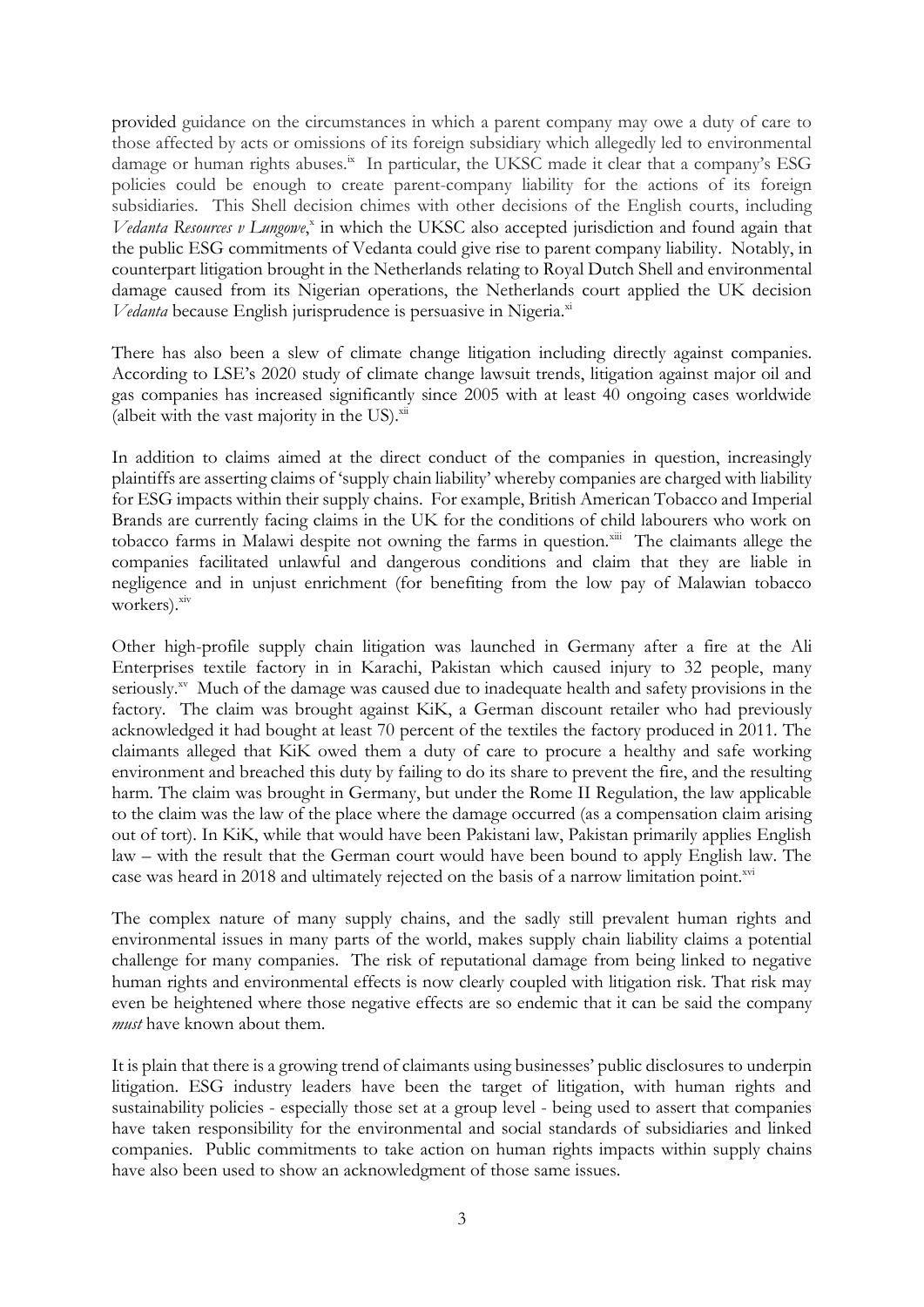One response to this might be to avoid publishing information about company efforts toward improved environmental or social measures or to stop setting such guidelines within groups of companies. As noted above, the prevalence of litigation against sustainability industry leaders certainly suggests that even pioneering ESG companies are not able to fully insulate themselves from litigation risk. However, not engaging with ESG issues or not maintaining ESG standards within a business is simply not an option in the current climate. ESG measures are not just being watched by claimant groups, but also by the market and investors, both from a moral perspective but also from a risk point of view. As shown by moves by investors to ESG-integrate their portfolios,<sup>xvii</sup> these are real and pressing concerns by major institutional investors. The reputational risk which can be caused to a company through insufficiently addressing ESG risks is likely to outweigh the risk that disclosure of risks within the business leads to opportunistic litigation claims. And, fundamentally, ESG risks in businesses are not minimised by avoiding disclosure: businesses are just less likely to know where those risks are and to be able to proactively mitigate them. Indeed, for many businesses, ESG risk necessarily persists because of the nature and size of its operations rather than because it disclosed information about its sustainability strategies.

#### **The interplay between ESG litigation and 'soft law' ESG instruments**

The increase in ESG litigation claims comes alongside various "soft law" international (and regional) developments, which set out agreed norms of company responsibility for human rights and the environment. "Soft law" agreements refers to non-binding declarations, principles, and/or frameworks promoted by international organisations,<sup>xviii</sup> as opposed to the "hard" law of binding legislation or at an international level, treaties. Of these soft law instruments, the UNGPs are the most high profile and generally applicable to all forms of business.

A particular feature of the UNGPs, and arguably a feature of soft law ESG instruments generally, is the acknowledgment of the trade-offs and tensions that arise in business operations. The (in many ways primary) obligation in the UNGPs is for businesses to conduct human rights due diligence. A modification of typical due diligence obligations, human rights due diligence asks companies to evaluate the actual or potential human rights impacts from a business' operations, with a focus on risks to the rights-holders, and to "identify, prevent and mitigate" those risks. The latter requirement is crucial: an aspect of human rights due diligence is to actively address the risks once identified.

The scheme of the UNGPs sets different obligations for companies depending on the level of connection between the company and a potential or actual human rights impact. Importantly, as well as asking a company to cease or prevent actions which are causing human rights impacts (or may do so), the UNGPs ask companies contributing to human rights impacts to cease or prevent that contribution and to take steps to exercise leverage to mitigate any remaining impact to the greatest extent possible. In relation to companies which are "directly connected" to human rights impacts, the UNGPs acknowledge that there is a balancing act to be undertaken in the precise response, how any leverage is used and what approach the company takes.

This recognition of the importance of working with suppliers and other businesses toward improved ESG outcomes is an important one, but one that does not always directly translate into litigation. The zero sum game of litigation provides limited scope for recognising the difficult matrix within which a business linked to an adverse ESG impact might have to triangulate its response. However, companies which can show they have robustly engaged with the UNGPs processes, effectively analysed any links in their business or wider business relationships to ESG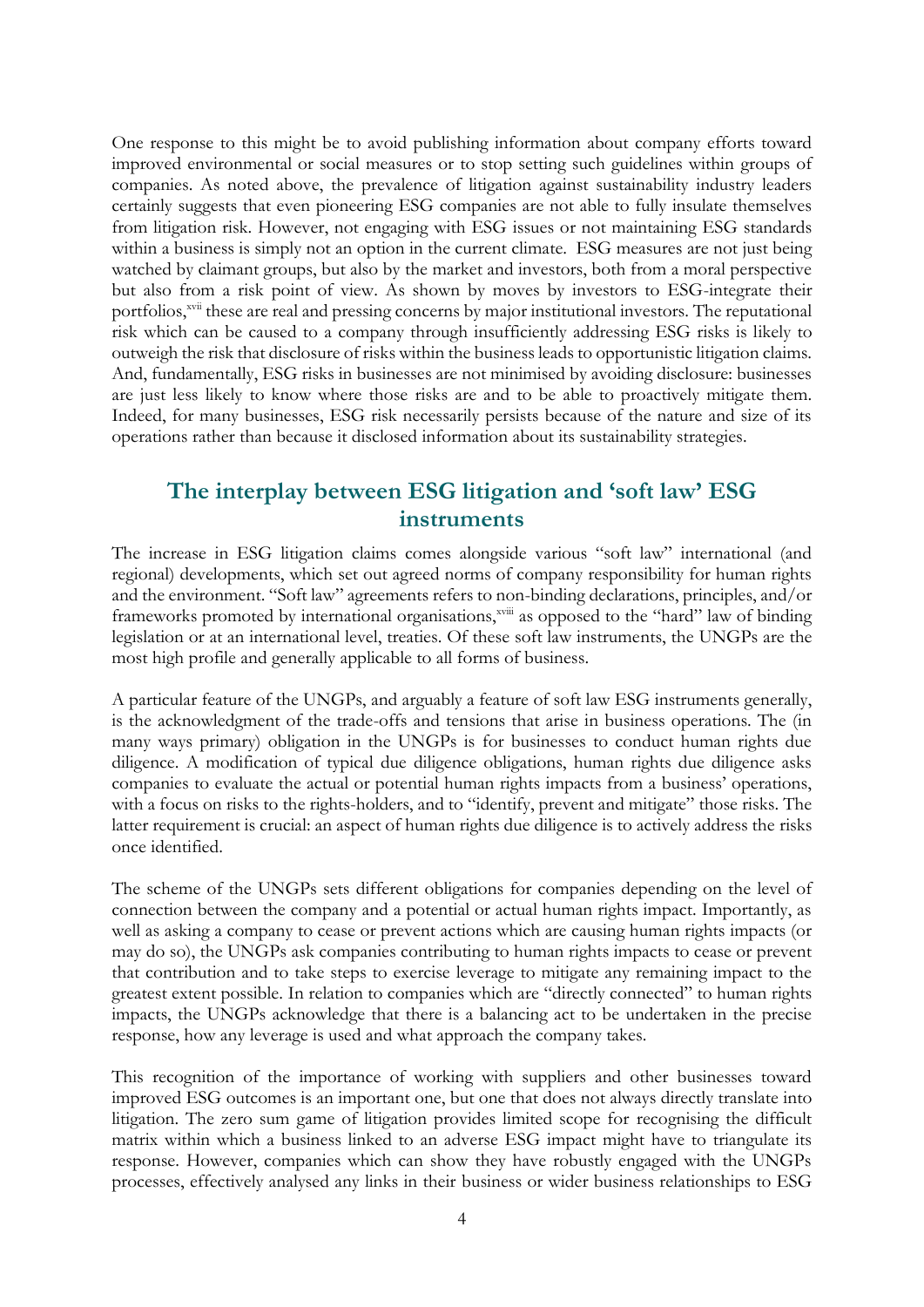impacts and have accounted for those links in their behaviours and subsequent choices, may be able to head off claimant litigation at the pass.

The difficulty reconciling the guidelines in the UNGPs with the current ad hoc mix of ESG litigation, through various different legal mechanisms, does indicate the need for legal certainty in this area. There is a growing movement toward "hardening" the soft law of the UNGPs. The legalisation of these principles may have real benefits for business: a legalised framework will require clear, delineated obligations on businesses alongside appropriate and reviewable standards to discharge those obligations. At the moment, significant attention is being focused on mandatory human rights due diligence: taking the concept of "human rights due diligence" from the UNGPs and making it a legal requirement, with sanctions attached for failure to do so or failure to do so adequately. This proposal is the most advanced in the EU, xix and in some European Union member states like Germany. In the UK, discussion has centred around the adaptation of the "duty to prevent" formula from the Bribery Act 2010 into a "duty to prevent" human rights and/or environmental harms. This would allow mandatory due diligence or other proactive ESG work to be used as a defence to potential actions. Quinn Emanuel's Julianne Hughes-Jennett has coauthored a leading publication considering how such a 'failure to prevent' law might feasibly be implemented.xx

### **How best to mitigate ESG litigation risks?**

Companies should consider takings steps to:

- Review ESG/human rights and sustainability policies (as well as any other policies which could be relied upon as imposing duties to prevent harm to third parties).
- Implement robust ESG training programmes
- Be clear on who has responsibility within a group for the operationalization of ESG/ human rights and sustainability policies
- Consider incorporating  $ESG/$  human rights clauses in supplier contracts<sup>xxi</sup>
- Check obligations undertaken are clear, realistic and focussed on process (e.g. carry out due diligence according to the UNGPs), not outcomes (e.g. do not make statements regarding 'zero tolerance' of modern slavery or human rights impacts).
- Audit and document how obligations are being discharged, paying close attention to international and industry standards.
- Conduct ESG due diligence in conjunction with M&A transactions and joint ventures
- In the event that an ESG impact is identified, manage it pro-actively, including considering whether to engage in any UNGP compliant grievance mechanism, which may help to prevent litigation

### **How Quinn Emanuel can assist**

Quinn is at the forefront of ESG matters. Our team is led by partner Julianne Hughes-Jennett, who is Chambers-ranked in business and human rights disputes and described as an "expert" in the field. Our practice covers both advisory work and direct experience of litigation claims in these areas. We are involved in complex, first of its kind, litigation on the international criminal law liability of corporates and executives in relation to their operations in a conflict zone, as well as "parent company liability" and duty of care cases in the English Courts; in class actions brought under the Alien Tort Statute in the US; as well as contentious complaints under the OECD framework across many jurisdictions. We advise on the ever increasing web of ESG legislation and regulation, on minimising legal risks for products with complex actual and potential supply chains and on international businesses working in high risk jurisdictions. We have expertise across a broad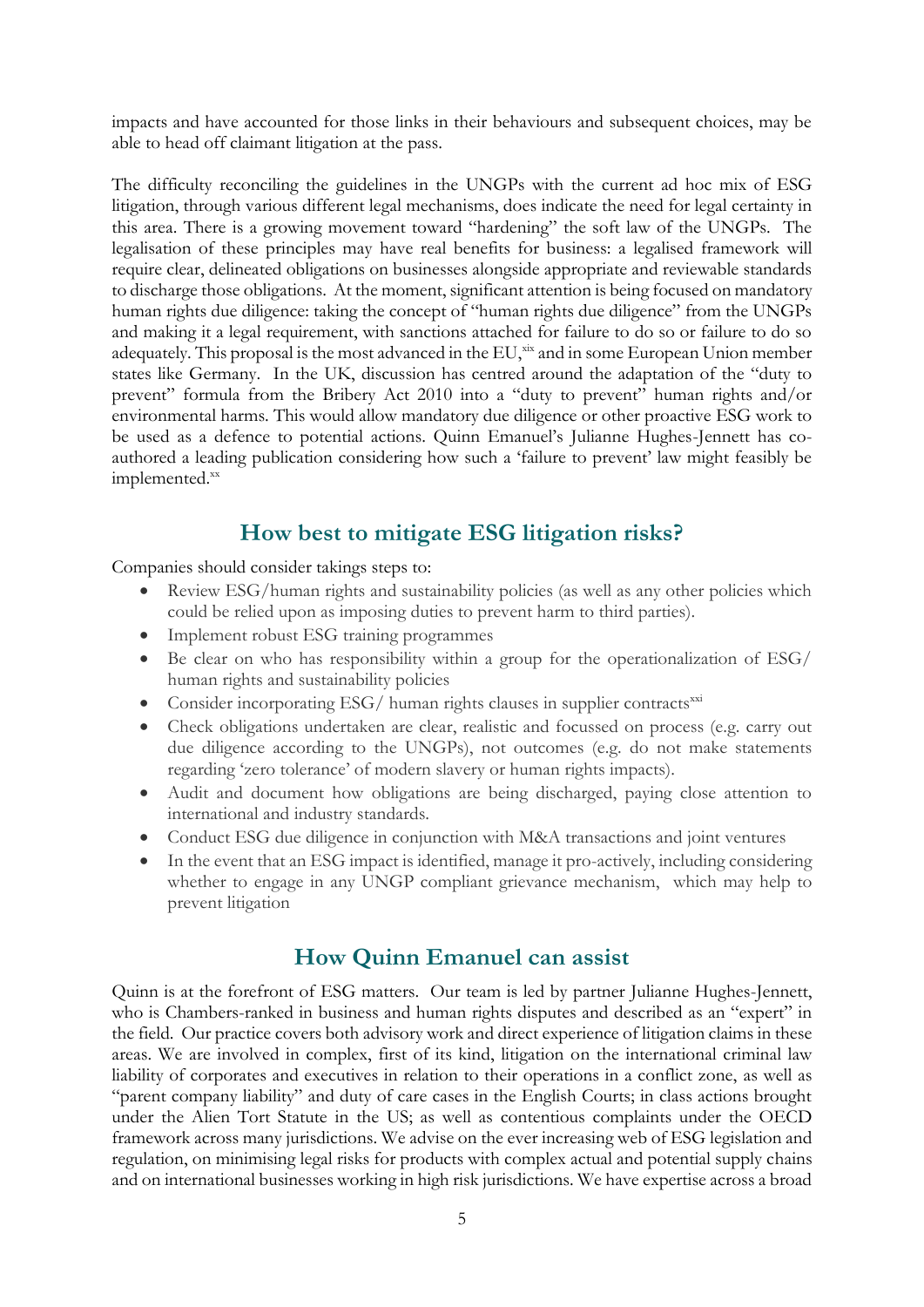range of sectors, from telecommunications, technology and artificial intelligence to construction and engineering and the extractive sector.

This experience means we are able to tailor our advice to address the legal risks we know are likely to emerge in subsequent challenges to company decision-making. We are able to balance the litigation decisions necessary to protect your position in court with potential reputational impacts and stakeholder engagement strategies. We can also work with your businesses proactively to identify ESG issues in their operations and supply chains and implement practical and effective systems to prevent them from materialising.

\*\*\*

If you have any questions about the issues addressed in this article, or if you would like a copy of any of the materials we reference, please do not hesitate to contact us:

#### **Julianne Hughes Jennett**

Email: [jhughesjennett@quinnemanuel.com](mailto:jhughesjennett@quinnemanuel.com) Phone: +44 20 7653-2220

**Kami Haeri** Email: [kamihaeri@quinnemanuel.com](mailto:kamihaeri@quinnemanuel.com) Phone: +33 1 7344 6008

**Anthony P. Alden** Email: [anthonyalden@quinnemanuel.com](mailto:anthonyalden@quinnemanuel.com) Phone: +1 (213) 443-3159

#### **Valérie Munoz-Pons**

Email: [valeriemunozpons@quinnemanuel.com](mailto:valeriemunozpons@quinnemanuel.com)  Phone: +33 1 7344 6013

#### **Marjun Parcasio**

Email: [marjunparcasio@quinnemanuel.com](mailto:marjunparcasio@quinnemanuel.com) Phone: +44 20 7653-2011

#### **Michael Greenop**

Email: [michaelgreenop@quinnemanuel.com](mailto:michaelgreenop@quinnemanuel.com) Phone: +44 20 7653-2071

#### **Rosa Polaschek**

-

Email: [rosapolaschek@quinnemanuel.com](mailto:rosapolaschek@quinnemanuel.com) Phone: +44 20 7653-2018

To view more memoranda, please visit [www.quinnemanuel.com/the-firm/publications/](http://www.quinnemanuel.com/the-firm/publications/) To update information or unsubscribe, please email [updates@quinnemanuel.com](mailto:updates@quinnemanuel.com)

<sup>i</sup> *Nevsun Resources Ltd v Araya*, 2020 SCC 5.

Under the parallel, but ultimately similar in content, OECD Guidelines for Multinational Enterprises.

Regulation (EU) 2019/2088 of the European Parliament and of the Council of 27 November 2019 on sustainability-related disclosures in the financial services sector, available at: [https://eur](https://eur-lex.europa.eu/legal-content/EN/TXT/?uri=CELEX:32019R2088)[lex.europa.eu/legal-content/EN/TXT/?uri=CELEX:32019R2088.](https://eur-lex.europa.eu/legal-content/EN/TXT/?uri=CELEX:32019R2088) See also Jean Eaglesham and Anna Hirtenstein, Wall Street Journal, ESG Disclosure Rules From Europe Challenge U.S. Fund